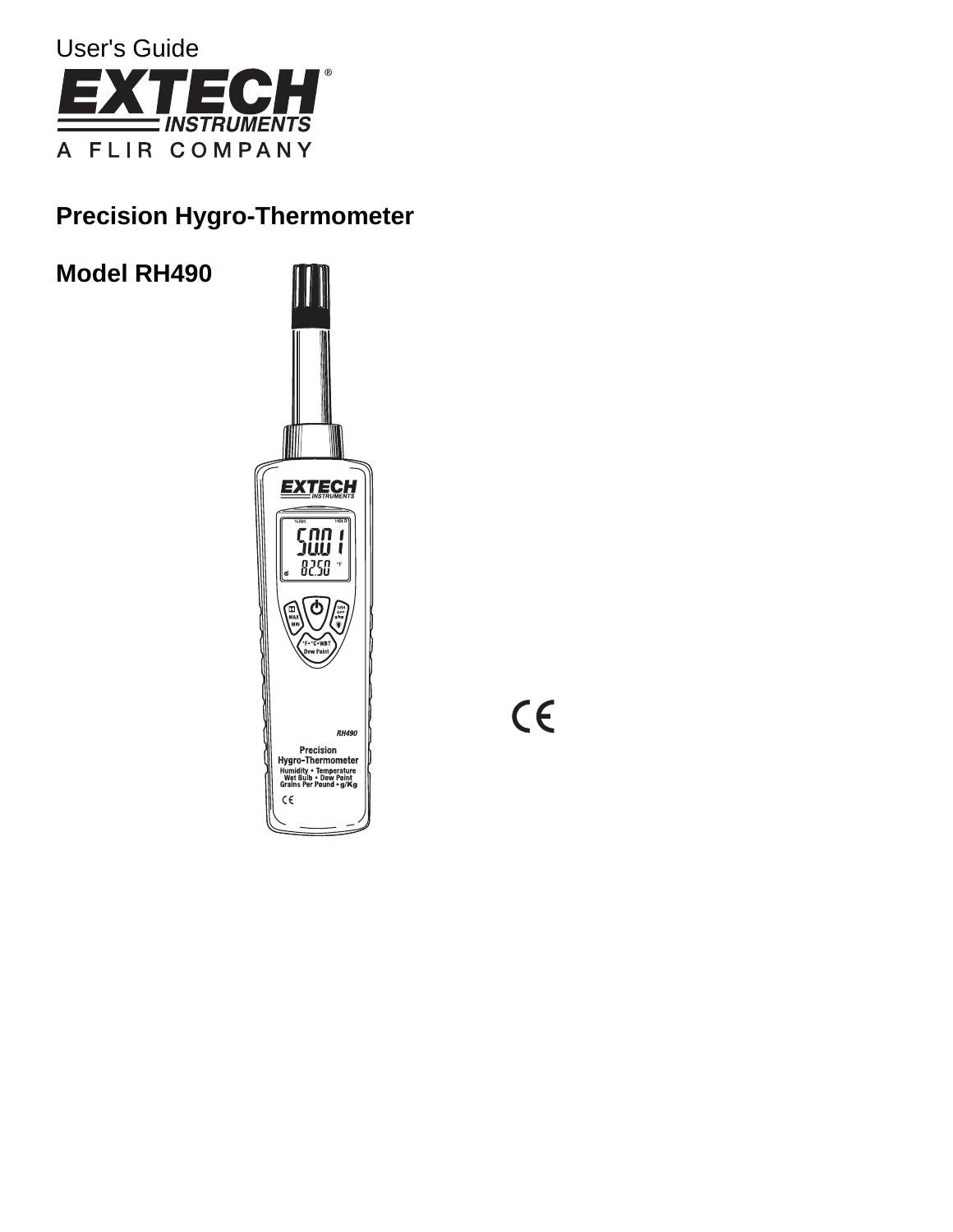## *Introduction*

Congratulations on your purchase of the Extech RH490 Precision Hygro-Thermometer. This device measures Humidity, Air Temperature, Dew Point temperature, Wet Bulb temperature and Grains of Water Vapor Per Pound of Air. Advanced features include Data Hold, Auto Power Off, and MAX/MIN reading. This meter is shipped fully tested and calibrated and with proper use will provide years of reliable service.

### *Meter Description*

- 1. Copyright © 2006 Extech Instruments Corporation
- 2. Reservados todos los derechos, incluyendo el derecho de reproducción total o parcial en cualquier medio.
- 3. Humidity & Temperature Sensor
- 4. LCD Display
- 5. Power ON/OFF button
- 6. °F/°C/WBT (wet bulb)/Dew Point button
- 7. Hold/MIN-MAX button
- 8. %RH, GPP, g/Kg, Backlight button

Note: The battery compartment is located on the rear of the instrument



# *Display Description*

- 1. Relative Humidity %
- 2. Dew Point
- 3. Wet Bulb
- 4. °C/°F
- 5. Temp/WB/DP Display
- 6. Maximum
- 7. Minimum
- 8. Low Battery
- 9. Hold
- 10. RH% Display
- 11. Auto Off
- 12. Grains per pound

12 **HOLD** /ka  $10$ 5 °C °F 8 Dewpoin Ø Donponne<br>Wet Bulb

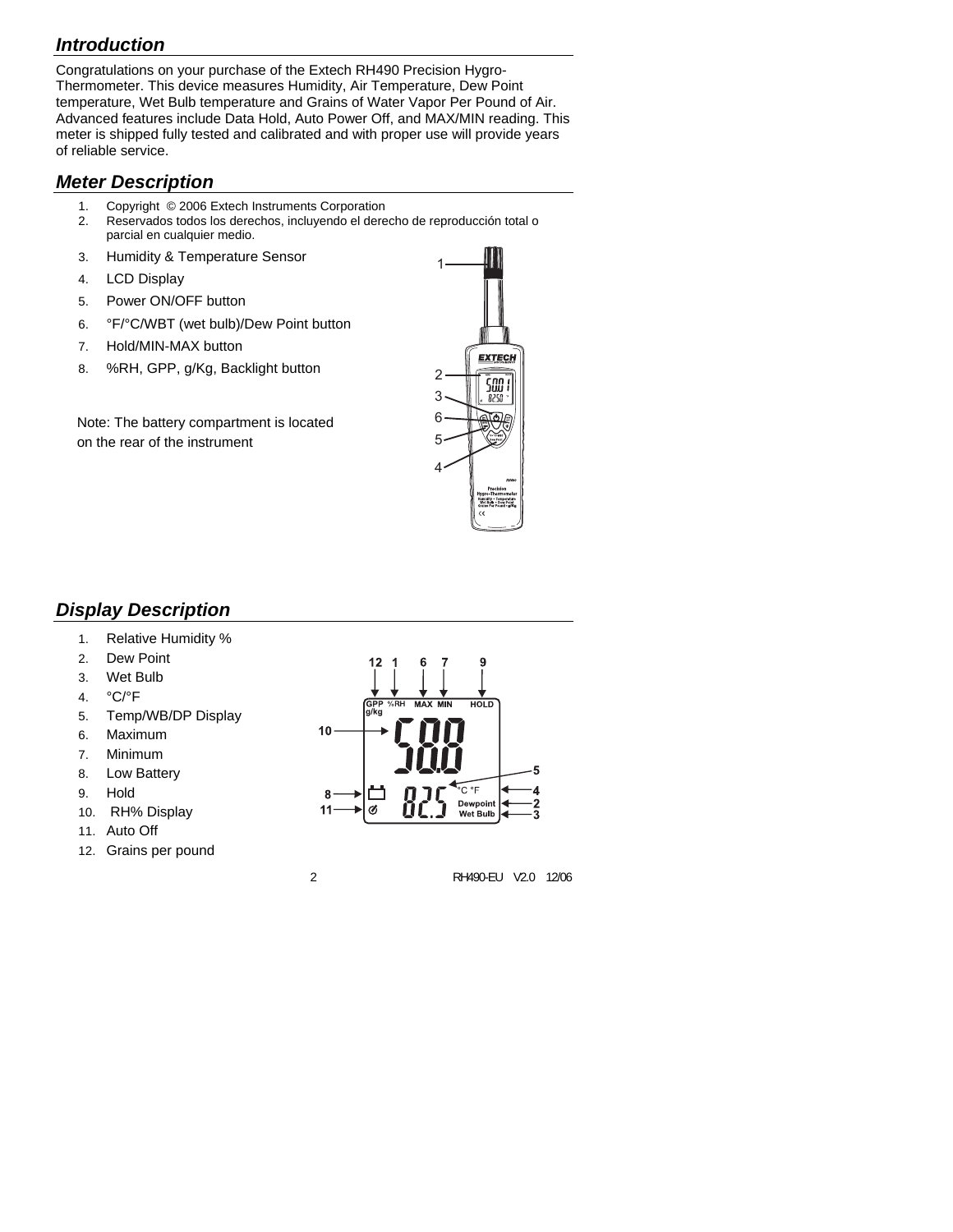# *Operation*

### **Power**

Press the power button " $\bigcirc$ " to turn power on or off.

### **%RH**

- 1. To select %RH measurement, press the "**%RH/GPP/g/Kg"** button.
- 2. Hold the probe in the area to be tested.
- 3. Allow adequate time for readings to stabilize.
- 4. The Relative Humidity measurement appears in the top display.
- 5. Pressing the "**°F/°C/WBT/Dew Point"** button toggles the lower display between Temperature (°F), Temperature (°C), Dew Point (°C), Dew Point (°F), Wet Bulb (°C) and Wet Bulb (°F).

 $%RH$ Ø

**Mixing Ratio** (Grains Per Pound or Grams Per Kilograms)

- 1. To select GPP or g/kg measurement, press the "**%RH/GPP/g/Kg"** button.
- 2. Hold the probe in the area to be tested.
- 3. Allow adequate time for readings to stabilize.
- 4. The GPP or g/Kg measurement appears in the top display.
- 5. Pressing the "**°F/°C/WBT/Dew Point"** button toggles the lower display between Temperature (°F), Temperature (°C), Dew Point (°C), Dew Point (°F), Wet Bulb (°C) and Wet Bulb (°F).

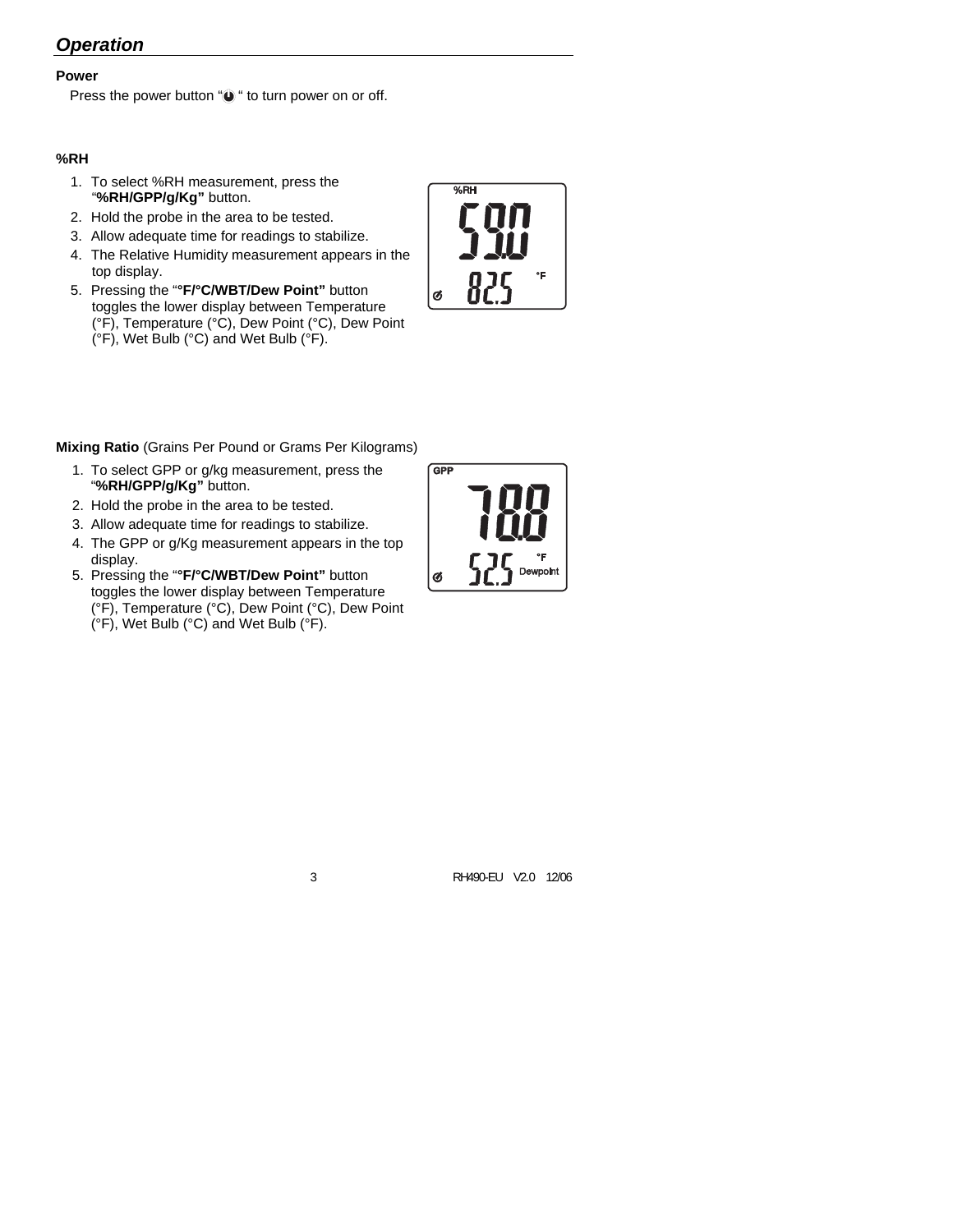#### **Dew Point**

- 1. To select the Dew Point measurement, press the "**°F/°C/WBT/Dew Point"** button until DEWPOINT (°F or °C) appears in the lower right.
- 2. Dew Point temperature is now displayed.



#### **Wet Bulb**

- 1. To select the Wet Bulb measurement, press the "**°F/°C/WBT/Dew Point"** button until WET BULB (°F or °C) appears in the lower right.
- 2. Wet Bulb temperature is now displayed.

#### **Temperature**

- 1. To select the temperature measurement, press the "**°F/°C/WBT/Dew Point"** button until "**°C**" or "**°F**" appears in the lower right.
- 2. Temperature is now displayed.

#### **Data Hold**

- 1. Press the "**H MAX MIN**" button momentarily to freeze the displayed readings. "**HOLD"** will appear on the upper left-hand side of the display.
- 2. Press the "**H MAX MIN**" button three more times to return to normal operation. (Steps through MAX and MIN)





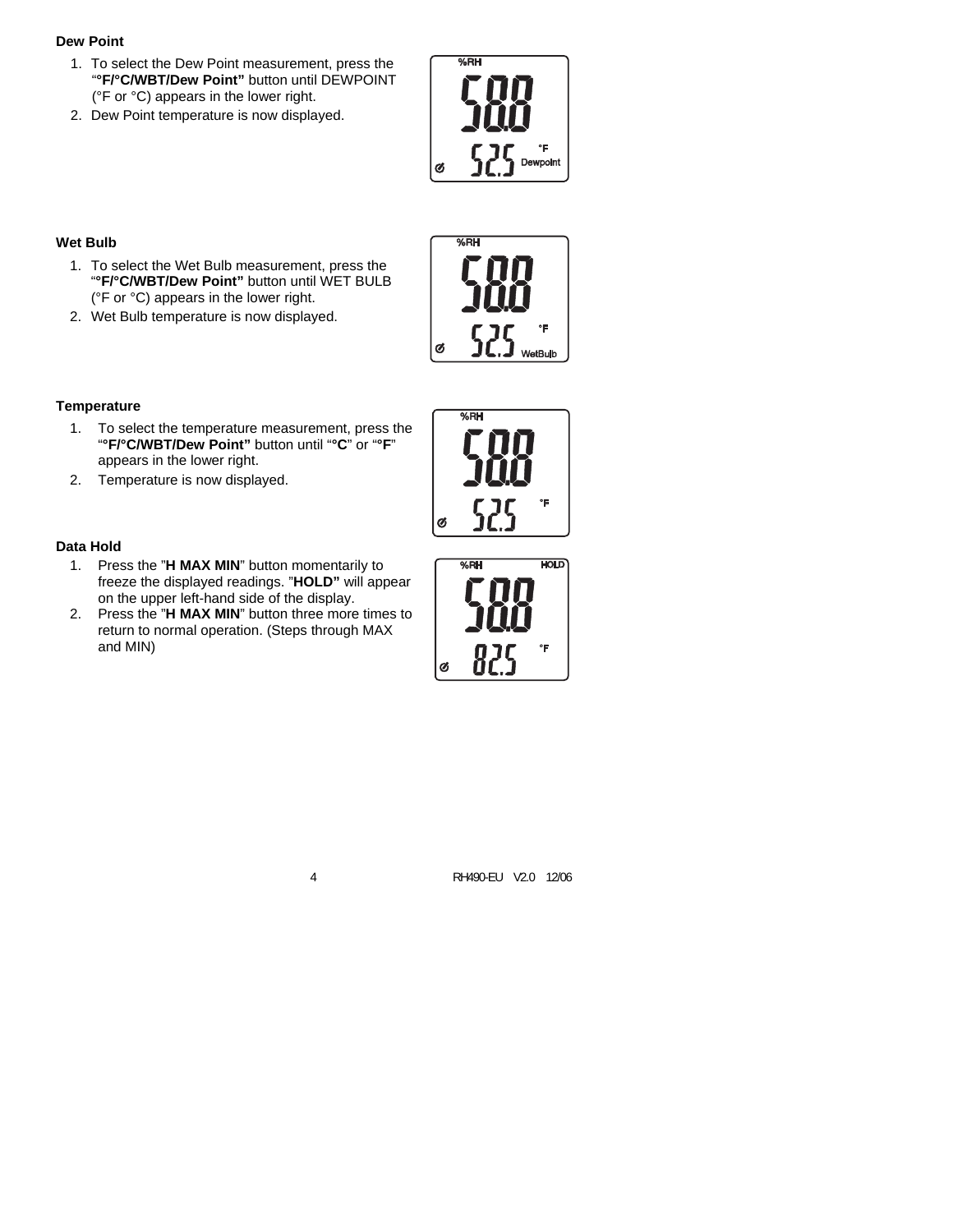#### **Minimum (MIN) Maximum (MAX) Function**

The MIN/MAX mode allows the user to view only the lowest (**MIN**) or highest (**MAX**) readings.

- 1. Press the "**H MAX MIN**" button twice and "**MIN"** appears on the display. The LCD is now displaying the minimum value recorded in both the top and bottom display. The display will not change until a lower reading is registered.
- 2. Press the "**H MAX MIN**" button again and "**MAX"** appears on the display. The LCD is now displaying the maximum value recorded in both the top and bottom display. The display will not change until a higher reading is registered.
- 3. To exit the MIN/MAX mode, press the "**H MAX MIN**" button again. The "**MAX"** icon will disappear.
- **Note**: Max and Min values are recorded into memory while the meter is on. The values are erased when power is turned off.

#### **Backlight**

Press and hold the light button "it" until the backlight turns on. To turn the

backlight off, press and hold the light button ":": " until the backlight turns off.

#### **Automatic Power OFF**

The meter has a default setting that automatically shuts the meter off after 10 minutes (indicated by the  $\oslash$  symbol on the display).

This battery saving feature can be disabled.

To disable the auto power off function, press and hold the "**H MAX MIN**" hold button while powering on. The  $\oslash$  symbol will not appear when auto power off has been disabled.

The meter will revert to the default auto-off mode when powered off.

### *Maintenance*

#### **Cleaning and storage**

- 1. The meter should be cleaned with a damp cloth and mild detergent when necessary. Do not use solvents or abrasives.
- 2. Store the meter in an area with moderate temperature and humidity (refer to the operating and storage range in the specifications chart earlier in this manual).

#### **Battery Replacement**

When the battery becomes weak the "" battery symbol will appear on the LCD. Replace the 9 Volt battery by removing the Philips head screw holding the rear battery compartment cover to access the battery compartment. Ensure that the compartment cover is securely fastened when finished.

You, as the end user, are legally bound (**Battery ordinance**) to return all used batteries and accumulators; **disposal in the household garbage is prohibited!**



You can hand over your used batteries / accumulators at collection points in your community or wherever batteries / accumulators are sold!

**Disposal:** Follow the valid legal stipulations in respect of the disposal of the device at the end of its lifecycle